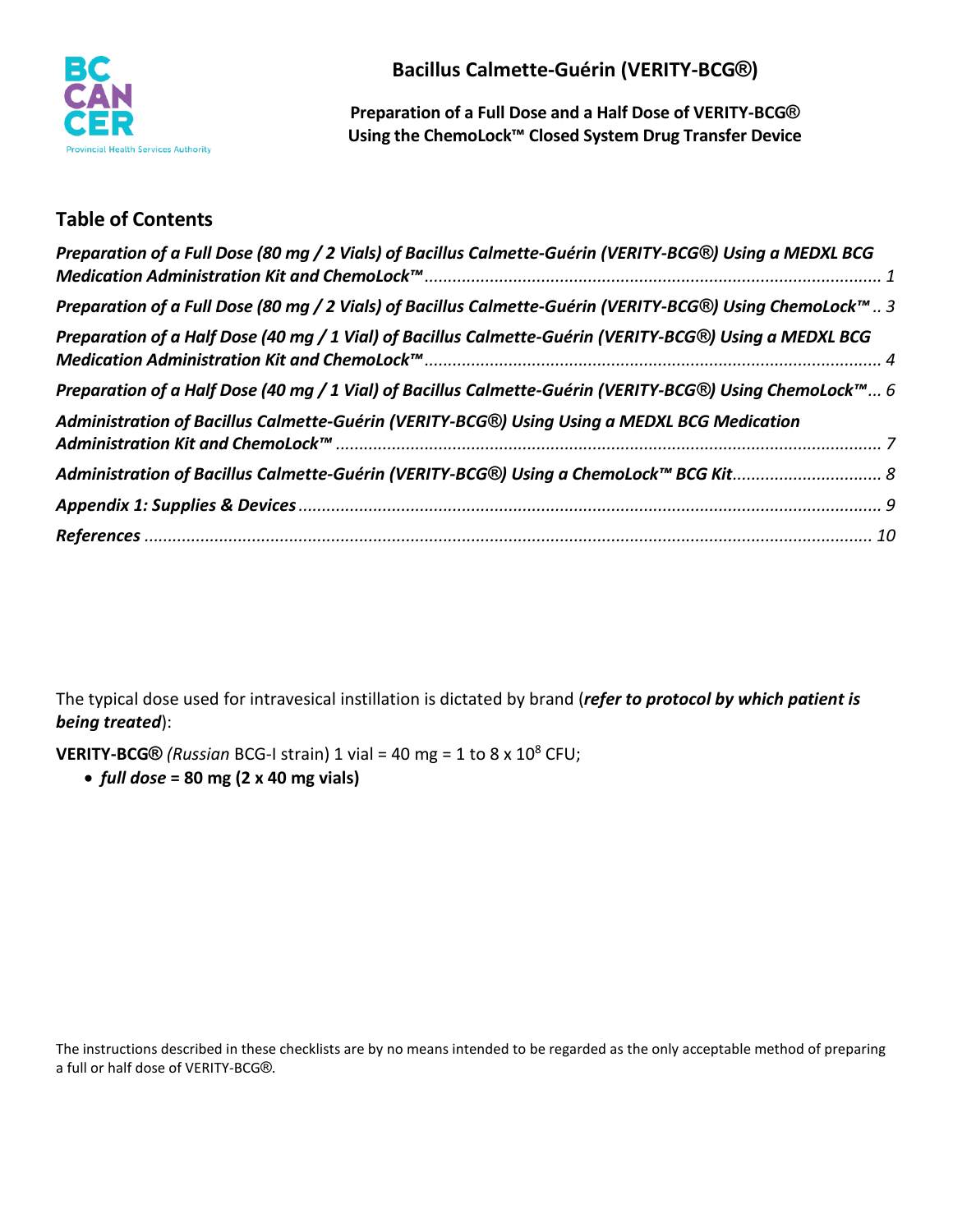#### <span id="page-1-0"></span>**Preparation of a Full Dose (80 mg / 2 Vials) of Bacillus Calmette-Guérin (VERITY-BCG®) Using a MEDXL BCG Medication Administration Kit and ChemoLock™**

# *Supplies:*

- $\checkmark$  2 x VERITY-BCG® 40 mg vials
- $\checkmark$  1 x Intravenous (IV) solution bag of preservative-free normal saline (NS) 0.9%
- 1 x 50 mL BD syringe
	- $\circ$  Note that a 60 mL syringe may be used in place of the 50 mL BD syringe; the total volume in the syringe after dilution of the drug remains at 45 mL
- 1 x MEDXL BCG Medication Administration Kit (BCG Kit)
- 1 x ChemoLock™ Bag Spike (CL-10)
- 1 x ChemoLock™ Spinning Injector (CL-2000S)
- 1 x ChemoLock™ Vial Spike (CL-82)
- 1 x ChemoLock™ Port (CL-2100)

# *Note:*

- do **NOT** remove any ChemoLock™ device from any supply used during reconstitution of BCG as this will open the system, increasing the chance of exposure to BCG
- 1. insert a ChemoLock™ Bag Spike firmly into the administration port of the intravenous solution bag of NS (up to the shoulder of the ChemoLock™ Bag Spike)
- 2. luer the ChemoLock™ Injector onto a 50 mL (BD) syringe (rotate the Injector onto the syringe tip until an audible click is heard and it spins freely)
- 3. attach the ChemoLock™ Injector / syringe assembly to the ChemoLock™ Bag Spike in the NS bag by pushing the two pieces straight together until an audible click is heard
- 4. withdraw 45 mL of NS into the syringe; remove air from the syringe while the ChemoLock™ Injector/syringe is still attached to the ChemoLock™ Bag Spike
- 5. disconnect the ChemoLock™ Injector from the ChemoLock™ Bag Spike by squeezing the release clips on the ChemoLock™ Injector (the ChemoLock™ Injector will automatically disconnect; do NOT pull apart when releasing)

# **Reconstituting the drug in the first vial**

- 6. attach a ChemoLock™ Vial Spike to a VERITY-BCG® vial
- 7. attach the ChemoLock™ Injector / NS-filled syringe assembly to the ChemoLock™ Vial Spike by pushing the two pieces straight together until an audible click is heard
- 8. with the vial in an upright position, inject approximately 1 mL of NS into the vial
- 9. allow the VERITY-BCG® suspension to stand for a few minutes, then gently swirl to suspend
- 10. withdraw the VERITY-BCG® suspension into the syringe; repeat step 8 as necessary until all drug from the vial has been withdrawn into the syringe
- 11. disconnect the ChemoLock™ Injector from the ChemoLock™ Vial Spike by squeezing the release clips on the ChemoLock™ Injector (the ChemoLock™ Injector will automatically disconnect; do NOT pull apart when releasing)

# **Reconstituting the drug in the second vial**

- 12. attach a ChemoLock™ Port to the luer lock end of the BCG Kit; align the 'OFF' arrow with the catheter tip
- 13. attach the other VERITY-BCG® vial to the other end of the BCG Kit
- 14. attach the ChemoLock™ Injector on the syringe containing the contents of the first VERITY-BCG® suspension to the ChemoLock™ Port on the BCG Kit by pushing the two pieces together until an audible click is heard









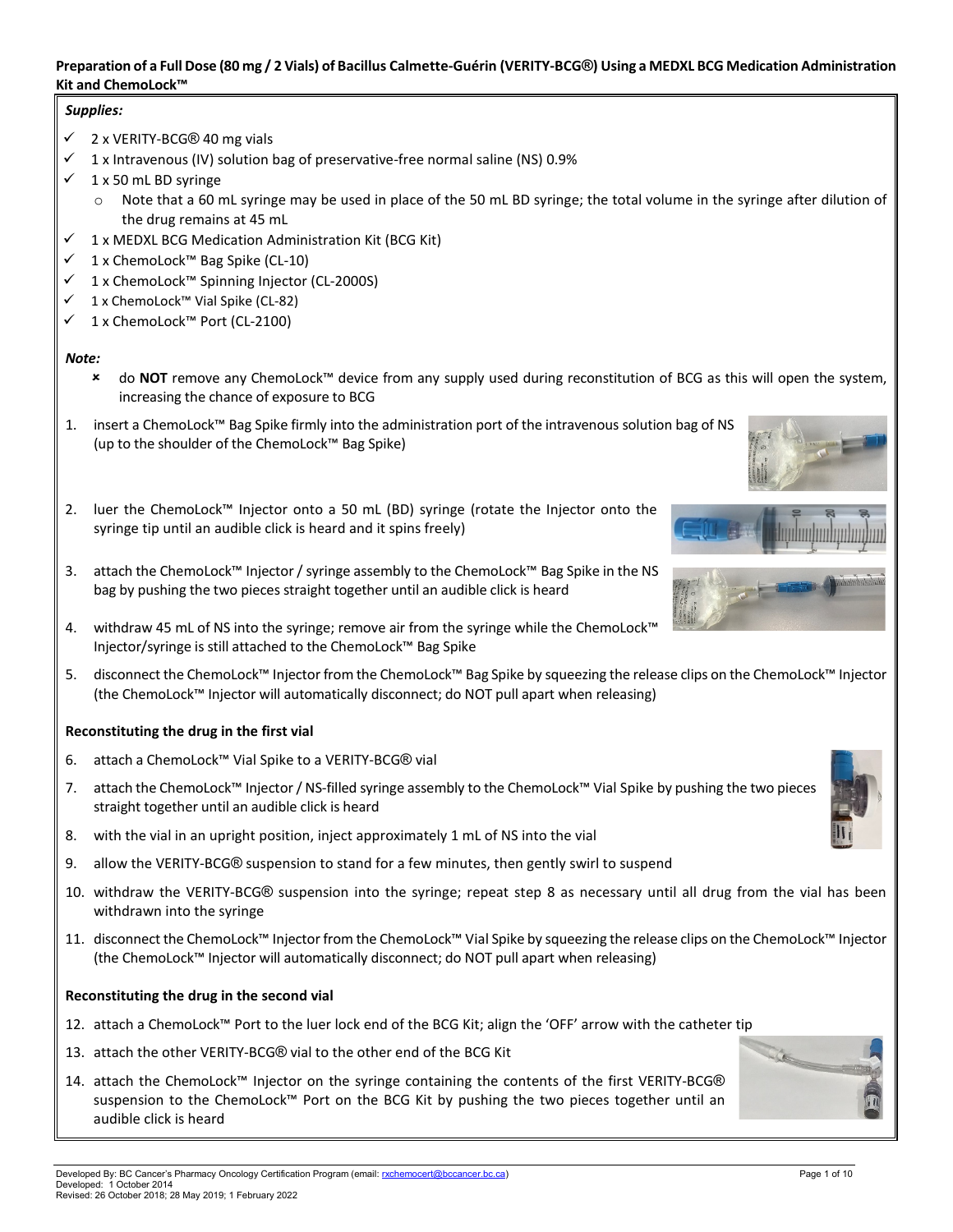- 15. with the vial in an upright position, withdraw approximately 1 mL of air from the vial into the syringe and allow approximately 1 mL of VERITY-BCG® suspension to flow back into the vial as pressure in the vial equalizes
- 16. allow the VERITY-BCG® suspension in the vial to stand for a few minutes, then gently swirl to suspend
- 17. withdraw the VERITY-BCG® suspension into the syringe; repeat step 15 as necessary until all drug from the vial has been withdrawn into the syringe
- 18. do not detach the syringe or the vial from the BCG Kit
- 19. the VERITY-BCG®-filled syringe MUST be labelled with the **beyond use (expiry) date and time**; the prepared dose **MUST** be administered to the patient before the beyond use date and time have passed
- 20. dispose of all supplies used to reconstitute BCG as biohazardous waste according to site-specific policies and procedures

- **BCG** *must* **be administered within 2 hours of the start of reconstituting the drug in the vial1,2**
- **USE ASEPTIC TECHNIQUE THROUGHOUT**

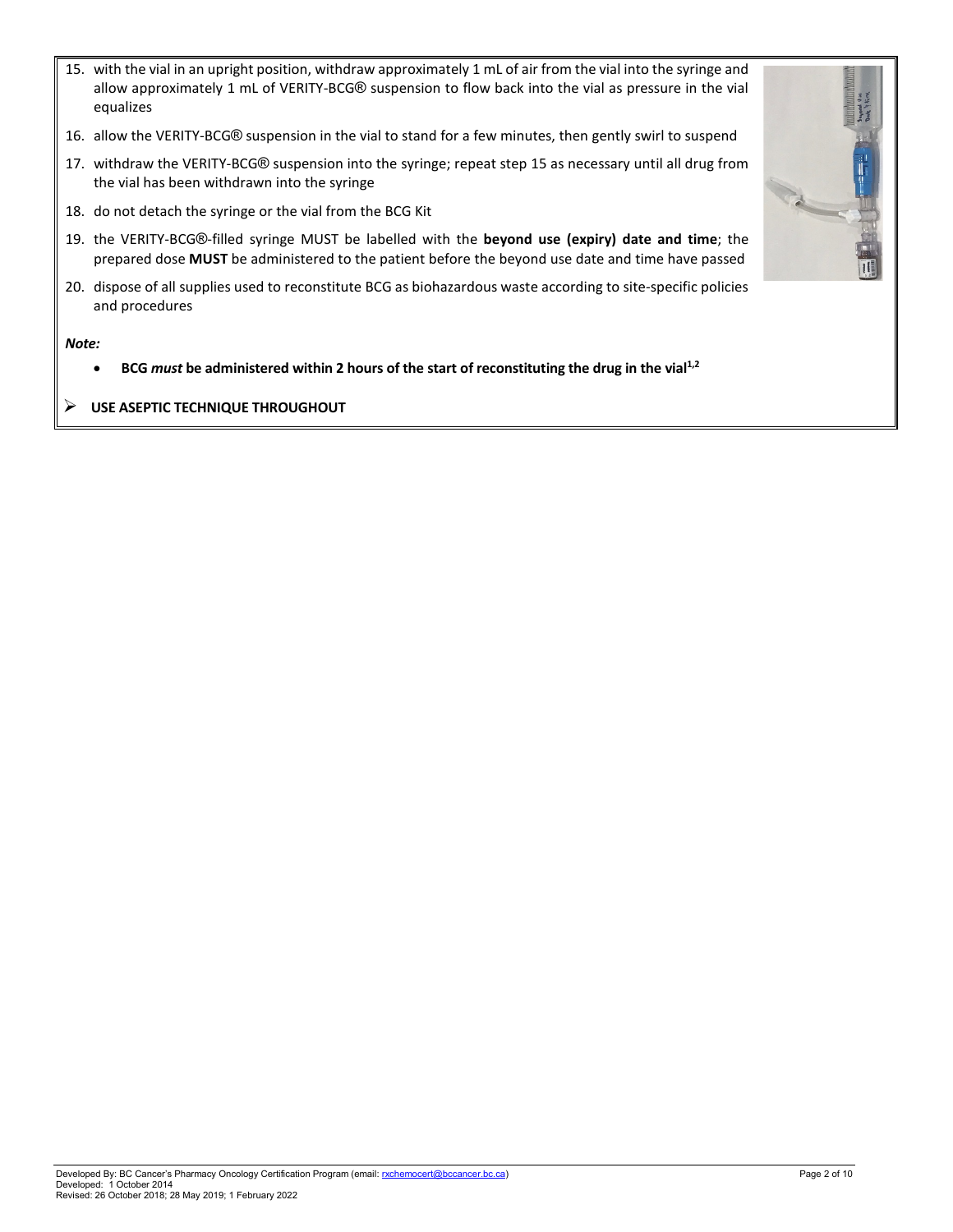#### <span id="page-3-0"></span>**Preparation of a Full Dose (80 mg / 2 Vials) of Bacillus Calmette-Guérin (VERITY-BCG®) Using ChemoLock™**

#### *Supplies:*

- 2 x VERITY-BCG® 40 mg vials
- 1 x Intravenous (IV) solution bag of preservative-free normal saline (NS) 0.9%
- 1 x 50 mL BD syringe
	- o Note that a 60 mL syringe may be used in place of the 50 mL BD syringe; the total volume in the syringe after dilution of the drug remains at 45 mL
- 1 x ChemoLock™ Bag Spike (CL-10)
- 1 x ChemoLock™ Spinning Injector (CL-2000S)
- 2 x ChemoLock™ Vial Spikes (CL-82)

#### *Note:*

- do **NOT** remove any ChemoLock™ device from any supply used during reconstitution of BCG as this will open the system, increasing the chance of exposure to BCG
- 1. insert a ChemoLock™ Bag Spike firmly into the administration port of the intravenous solution bag of NS (up to the shoulder of the ChemoLock™ Bag Spike)
- 2. luer the ChemoLock™ Injector onto a 50 mL (BD) syringe (rotate the Injector onto the syringe tip until an audible click is heard and it spins freely)
- 3. attach the ChemoLock™ Injector / syringe assembly to the ChemoLock™ Bag Spike in the NS bag by pushing the two pieces straight together until an audible click is heard
- 4. withdraw 45 mL of NS into the syringe; remove air from the syringe while the ChemoLock™ Injector/syringe is still attached to the ChemoLock™ Bag Spike
- 5. disconnect the ChemoLock™ Injector from the ChemoLock™ Bag Spike by squeezing the release clips on the ChemoLock™ Injector (the ChemoLock™ Injector will automatically disconnect; do NOT pull apart when releasing)
- 6. attach a ChemoLock™ Vial Spike to each of the VERITY-BCG® vials
- 7. attach the ChemoLock™ Injector / NS-filled syringe assembly to the ChemoLock™ Vial Spike in one of the vials by pushing the two pieces straight together until an audible click is heard
- 8. with the vial in an upright position, inject approximately 1 mL of NS into the vial
- 9. allow the VERITY-BCG® suspension to stand for a few minutes, then gently swirl to suspend
- 10. withdraw the VERITY-BCG® suspension into the syringe; repeat step 8 as necessary until all drug from the vial has been withdrawn into the syringe
- 11. disconnect the ChemoLock™ Injector from the ChemoLock™ Vial Spike by squeezing the release clips on the ChemoLock™ Injector (the ChemoLock™ Injector will automatically disconnect; do NOT pull apart when releasing)
- 12. repeat steps 7 through 11 using the syringe containing the reconstituted contents of one vial of VERITY-BCG® suspension to reconstitute the contents of the second VERITY-BCG® vial
- 13. the VERITY-BCG®-filled syringe MUST be labelled with the **beyond use (expiry) date and time**; the prepared dose **MUST** be administered to the patient before the beyond use date and time have passed
- 14. dispose of all supplies used to reconstitute BCG as biohazardous waste according to site-specific policies and procedures

*Note:*

• **BCG** *must* **be administered within 2 hours of the start of reconstituting the drug in the vial1,2**

#### **USE ASEPTIC TECHNIQUE THROUGHOUT**







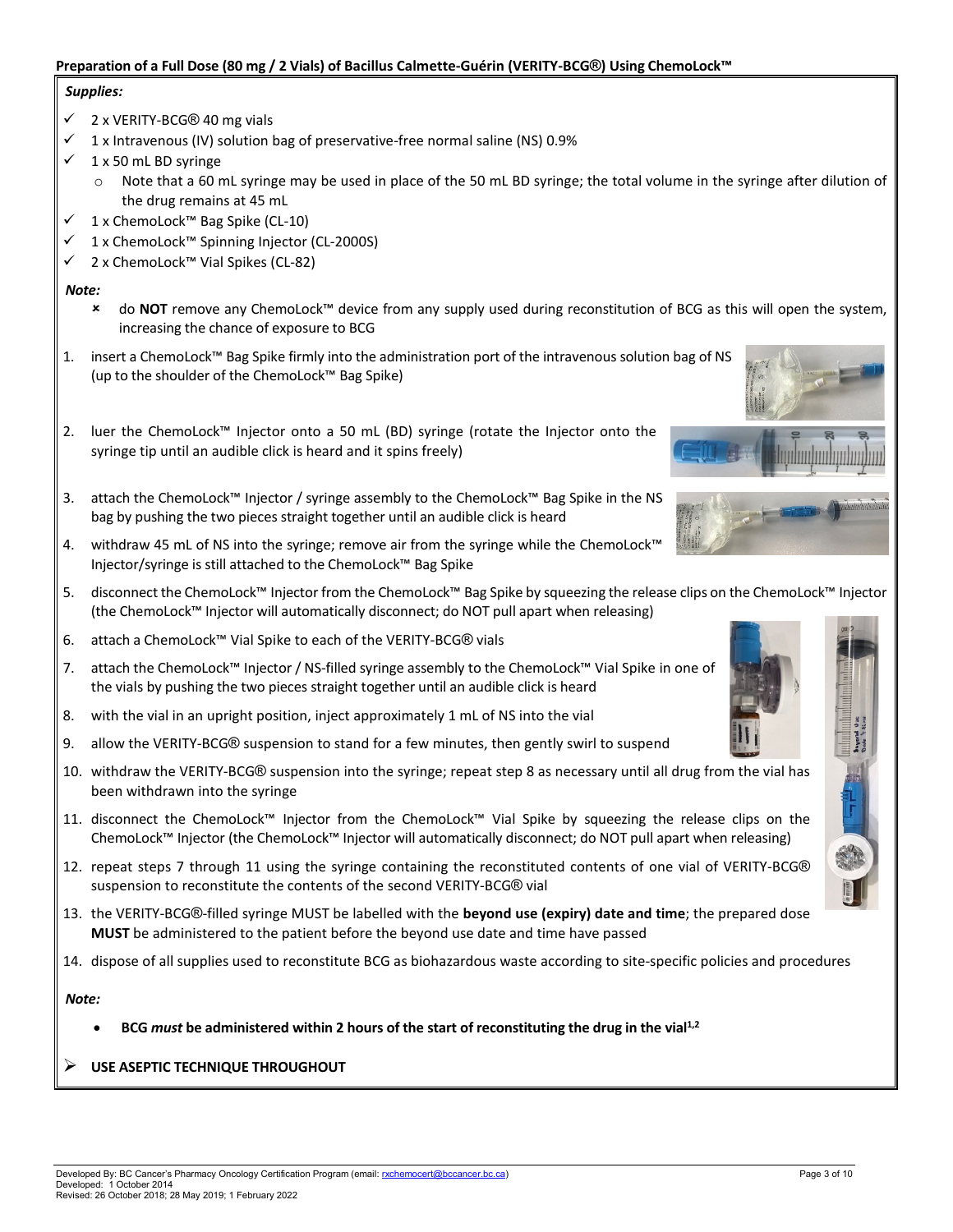#### <span id="page-4-0"></span>**Preparation of a Half Dose (40 mg / 1 Vial) of Bacillus Calmette-Guérin (VERITY-BCG®) Using a MEDXL BCG Medication Administration Kit and ChemoLock™**

# *Note:*

• As long as the syringe and VERITY-BCG® vial are NOT disconnected from the MEDXL BCG Medication Administration Kit, it is not necessary to use a Closed System Drug Transfer Device to reconstitute one vial of VERITY-BCG® and dilute in 45 mL of normal saline [refer to **Preparation of a Half Dose (40 mg / 1 Vial) of Bacillus Calmette-Guérin (VERITY-BCG®) Using a MEDXL BCG Medication Administration Kit** in the **Bacillus Calmette-Guérin (VERITY-BCG®) Preparation Instructions during BCG Shortage NOT using a Closed System Drug Transfer Device**]

# *Supplies:*

- $\checkmark$  1 x VERITY-BCG® 40 mg vial
- 1 x Intravenous (IV) solution bag of preservative-free normal saline (NS) 0.9%
- $\checkmark$  1 x 50 mL BD syringe
	- o Note that a 60 mL syringe may be used in place of the 50 mL BD syringe; the total volume in the syringe after dilution of the drug remains at 45 mL
- $1 x$  MEDXL BCG Medication Administration Kit (BCG Kit)
- 1 x ChemoLock™ Bag Spike (CL-10)
- 1 x ChemoLock™ Spinning Injector (CL-2000S)
- 1 x ChemoLock™ Port (CL-2100)

# *Note:*

- do **NOT** remove any ChemoLock™ device from any supply used during reconstitution of BCG as this will open the system, increasing the chance of exposure to BCG
- 1. insert a ChemoLock™ Bag Spike firmly into the administration port of the intravenous solution bag of NS (up to the shoulder of the ChemoLock™ Bag Spike)
- 2. luer the ChemoLock™ Injector onto a 50 mL (BD) syringe (rotate the Injector onto the syringe tip until an audible click is heard and it spins freely)
- 3. attach the ChemoLock™ Injector / syringe assembly to the ChemoLock™ Bag Spike in the NS bag by pushing the two pieces straight together until an audible click is heard
- 4. withdraw 45 mL of NS into the syringe; remove air from the syringe while the ChemoLock™ Injector/syringe is still attached to the ChemoLock™ Bag Spike
- 5. disconnect the ChemoLock™ Injector from the ChemoLock™ Bag Spike by squeezing the release clips on the ChemoLock™ Injector (the ChemoLock™ Injector will automatically disconnect; do NOT pull apart when releasing)
- 6. attach a ChemoLock™ Port to the luer lock end of the BCG Kit; align the 'OFF' arrow with the catheter tip
- 7. attach the VERITY-BCG® vial to the other end of the BCG Kit
- 8. attach the ChemoLock™ Injector on the NS syringe to the ChemoLock™ Port on the BCG Kit by pushing the two pieces together until an audible click is heard
- 9. with the vial in an upright position, withdraw approximately 1 mL of air from the vial into the syringe and allow approximately 1 mL of NS to flow back into the vial as pressure in the vial equalizes
- 10. allow the VERITY-BCG® suspension to stand for a few minutes, then gently swirl to suspend
- 11. withdraw the VERITY-BCG® suspension into the syringe; repeat step 9 as necessary until all drug from the vial has been withdrawn into the syringe
- 12. do **not** detach the vial or the syringe from the BCG Medication Administration Kit







Developed By: BC Cancer's Pharmacy Oncology Certification Program (email[: rxchemocert@bccancer.bc.ca\)](mailto:rxchemocert@bccancer.bc.ca) Page 4 of 10 Developed: 1 October 2014 Revised: 26 October 2018; 28 May 2019; 1 February 2022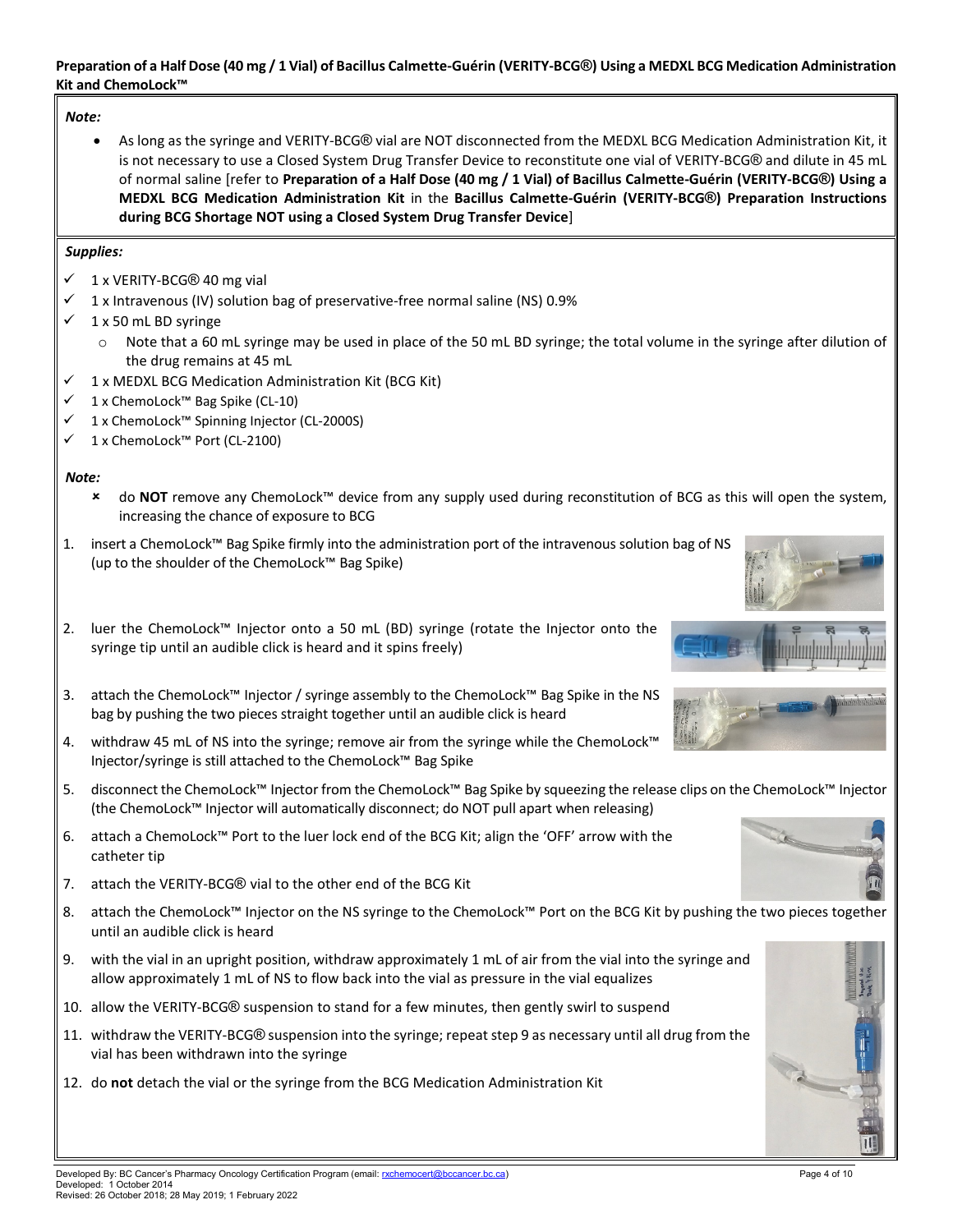13. the VERITY-BCG® syringe MUST be labelled with the **beyond use (expiry) date and time** and that **the contents of the syringe contains a 40 mg (1/2 dose) of VERITY-BCG®**; the prepared dose **MUST** be administered to the patient before the beyond use date and time have passed

14. dispose of all supplies used to reconstitute BCG as biohazardous waste according to site-specific policies and procedures

- **BCG** *must* **be administered within 2 hours of the start of reconstituting the drug in the vial1,2**
- **USE ASEPTIC TECHNIQUE THROUGHOUT**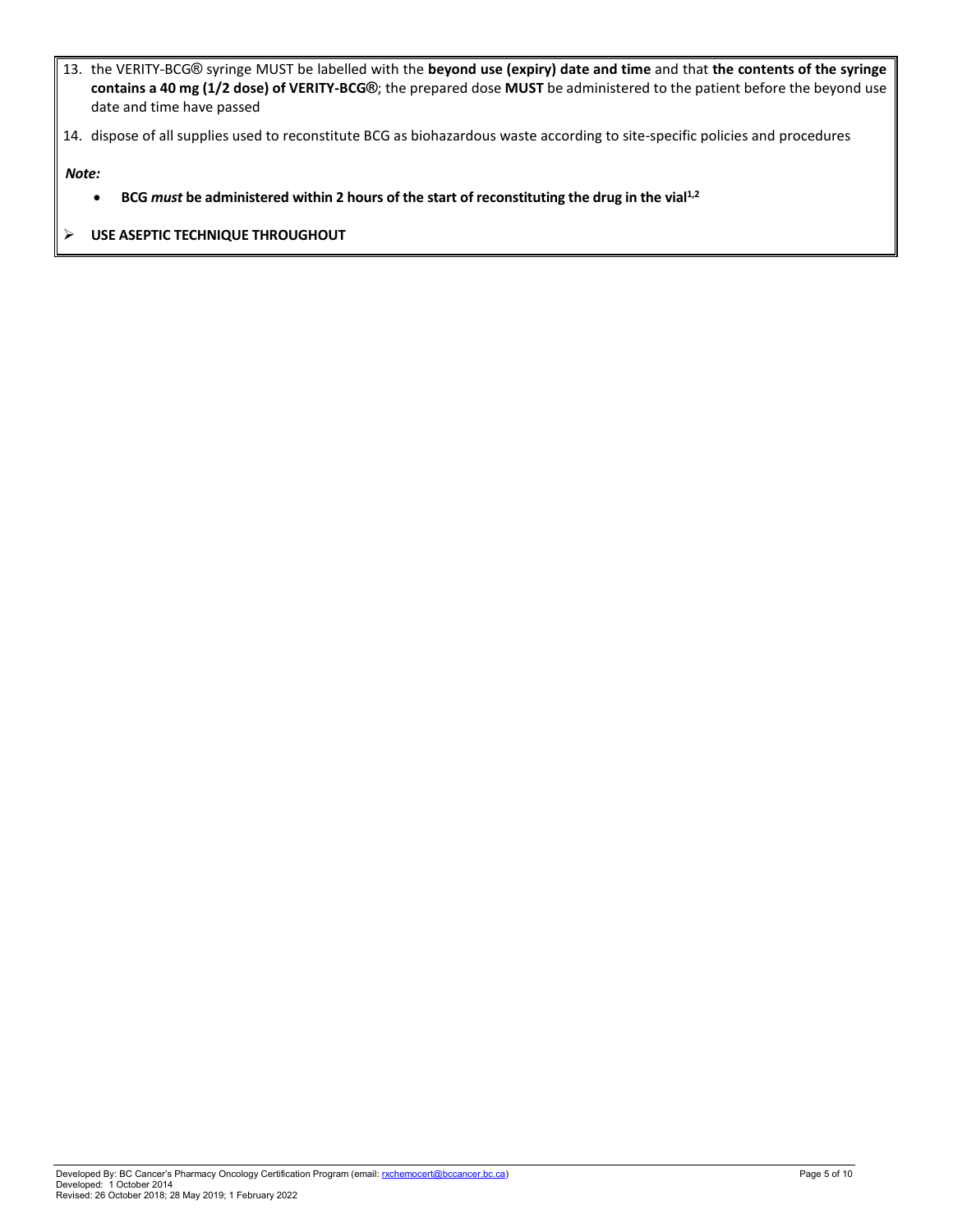#### <span id="page-6-0"></span>**Preparation of a Half Dose (40 mg / 1 Vial) of Bacillus Calmette-Guérin (VERITY-BCG®) Using ChemoLock™**

#### *Supplies:*

- 1 x VERITY-BCG® 40 mg vial
- 1 x Intravenous (IV) solution bag of preservative-free normal saline (NS) 0.9%
- 1 x 50 mL BD syringe
	- o Note that a 60 mL syringe may be used in place of the 50 mL BD syringe; the total volume in the syringe after dilution of the drug remains at 45 mL
- 1 x ChemoLock™ Bag Spike (CL-10)
- 1 x ChemoLock™ Spinning Injector (CL-2000S)
- 1 x ChemoLock™ Vial Spike (CL-82)

#### *Note:*

- do **NOT** remove any ChemoLock™ device from any supply used during reconstitution of BCG as this will open the system, increasing the chance of exposure to BCG
- 1. insert a ChemoLock™ Bag Spike firmly into the administration port of the intravenous solution bag of NS (up to the shoulder of the ChemoLock™ Bag Spike)
- 2. luer the ChemoLock™ Injector onto a 50 mL (BD) syringe (rotate the Injector onto the syringe tip until an audible click is heard and it spins freely)
- 3. attach the ChemoLock™ Injector / syringe assembly to the ChemoLock™ Bag Spike in the NS bag by pushing the two pieces straight together until an audible click is heard
- 4. withdraw 45 mL of NS into the syringe; remove air from the syringe while the ChemoLock™ Injector/syringe is still attached to the ChemoLock™ Bag Spike
- 5. disconnect the ChemoLock™ Injector from the ChemoLock™ Bag Spike by squeezing the release clips on the ChemoLock™ Injector (the ChemoLock™ Injector will automatically disconnect; do NOT pull apart when releasing)
- 6. attach a ChemoLock™ Vial Spike to the VERITY-BCG® vial
- 7. attach the ChemoLock™ Injector / NS-filled syringe assembly to the ChemoLock™ Vial Spike by pushing the two pieces straight together until an audible click is heard
- 8. with the vial in an upright position, inject approximately 1 mL of NS into the vial
- 9. allow the VERITY-BCG® suspension to stand for a few minutes, then gently swirl to suspend
- 10. withdraw the VERITY-BCG® suspension into the syringe; repeat step 8 as necessary until all drug from the vial has been withdrawn into the syringe
- 11. disconnect the ChemoLock™ Injector from the ChemoLock™ Vial Spike by squeezing the release clips on the ChemoLock™ Injector (the ChemoLock™ Injector will automatically disconnect; do NOT pull apart when releasing)
- 12. the VERITY-BCG®-filled syringe MUST be labelled with the **beyond use (expiry) date and time** and that **the contents of the syringe contains a 40 mg (1/2 dose) of VERITY-BCG®**; the prepared dose **MUST** be administered to the patient before the beyond use date and time have passed
- 13. dispose of all supplies used to reconstitute BCG as biohazardous waste according to site-specific policies and procedures

- **BCG** *must* **be administered within 2 hours of the start of reconstituting the drug in the vial1,2**
- **USE ASEPTIC TECHNIQUE THROUGHOUT**







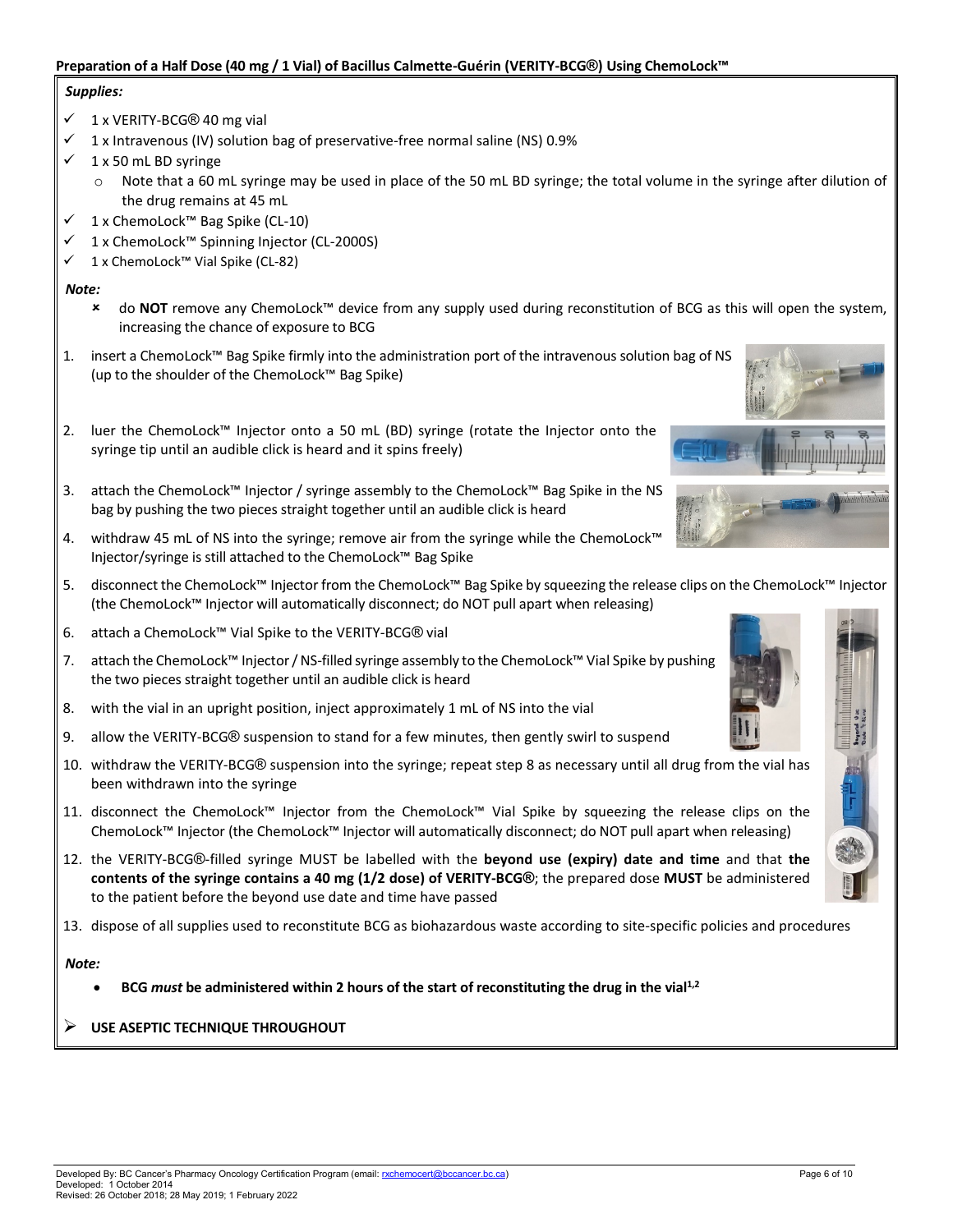#### <span id="page-7-0"></span>**Administration of Bacillus Calmette-Guérin (VERITY-BCG®) Using Using a MEDXL BCG Medication Administration Kit and ChemoLock™**

#### *Note:*

• As long as the syringe and VERITY-BCG® vial are NOT disconnected from the MEDXL BCG Medication Administration Kit, it is not necessary to use a Closed System Drug Transfer Device to reconstitute one vial of VERITY-BCG® and dilute in 45 mL of normal saline [refer to **Preparation of a Half Dose (40 mg / 1 Vial) of Bacillus Calmette-Guérin (VERITY-BCG®) Using a MEDXL BCG Medication Administration Kit** in the **Bacillus Calmette-Guérin (VERITY-BCG®) Preparation Instructions during BCG Shortage NOT using a Closed System Drug Transfer Device**]

#### *Supplies:*

- $\checkmark$  1 x 50 mL syringe containing 45 mL of a full dose (= 80 mg) OR 1/2 dose (= 40 mg) of VERITY-BCG® suspension (labelled with the **beyond use (expiry) date and time**) attached to a ChemoLock™ Injector
- $\checkmark$  1 x MEDXL BCG Medication Administration Kit (BCG Kit)
- 1 x ChemoLock™ Port (CL-2100)

#### *Note:*

- do **NOT** remove any ChemoLock™ device from any supply used during administration of BCG as this will open the system, increasing the chance of exposure to BCG
- 1. check to ensure the VERITY-BCG® suspension has not expired (not past the **beyond use (expiry) date and time** recorded on the syringe); the prepared dose **MUST** be administered to the patient before the beyond use date and time have passed
- 2. leftover BCG must **NOT** be saved for a future patient
- 3. attach a ChemoLock™ Port to the luer lock end of the BCG Kit; align the 'OFF' arrow with the vial adapter end of the BCG Kit
- 4. **immediately before** administering the dose to the patient, attach the ChemoLock™ Injector on a syringe containing the dose of VERITY-BCG® to the ChemoLock™ Port on the BCG Medication Administration Kit by pushing the two pieces straight together until an audible click is heard



- 5. administer the VERITY-BCG® to the patient as per site protocol
- 6. dispose of all supplies used to administer BCG as biohazardous waste according to site-specific policies and procedures

- **BCG** *must* **be administered within 2 hours of the start of reconstituting the drug in the vial1,2**
- **USE ASEPTIC TECHNIQUE THROUGHOUT**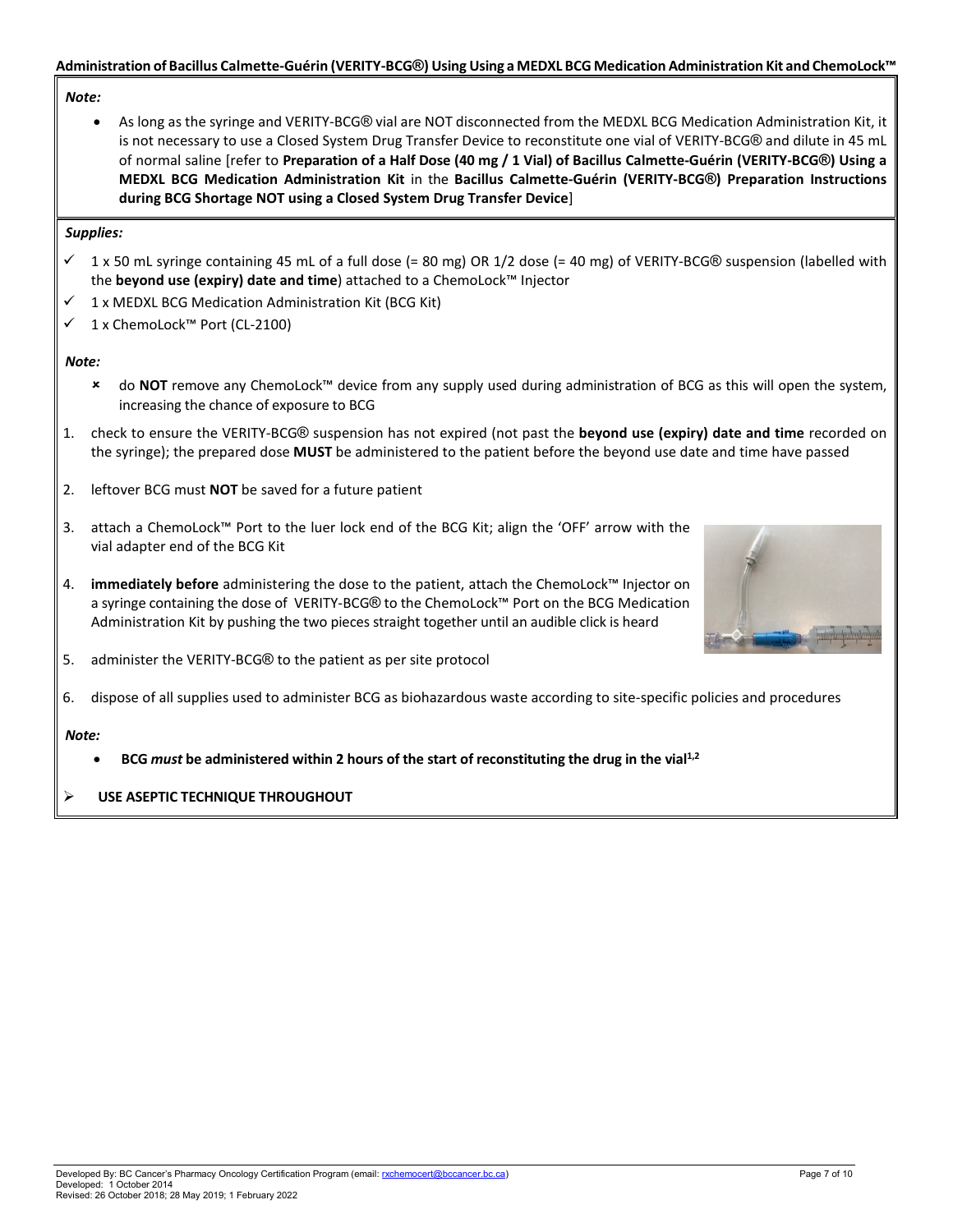#### <span id="page-8-0"></span>**Administration of Bacillus Calmette-Guérin (VERITY-BCG®) Using a ChemoLock™ BCG Kit**

#### *Supplies:*

- $\checkmark$  1 x 50 mL syringe containing 45 mL of a full dose (= 80 mg) OR 1/2 dose (= 40 mg) of VERITY-BCG® suspension (labelled with the **beyond use (expiry) date and time**) attached to a ChemoLock™ Injector
- 1 x ChemoLock™ 7.5" (19 cm) Extension Set w/ChemoLock™ Port, Clamp, Graduated Adapter (CL-3967) (ChemoLock™ BCG Kit)

#### *Note:*

- do **NOT** remove any ChemoLock™ device from any supply used during administration of BCG as this will open the system, increasing the chance of exposure to BCG
- 1. check to ensure the VERITY-BCG® suspension has not expired (not past the **beyond use (expiry) date and time** recorded on the syringe); the prepared dose **MUST** be administered to the patient before the beyond use date and time have passed
- 2. leftover BCG must **NOT** be saved for a future patient
- 3. Squeeze the clamp on the ChemoLock™ BCG Kit closed



- 4. **immediately before** administering the dose to the patient, attach the ChemoLock™ Injector on a syringe containing the dose of VERITY-BCG® to the ChemoLock™ Port on the ChemoLock™ BCG Kit by pushing the two pieces straight together until an audible click is heard
- 5. open the clamp on the ChemoLock™ BCG Kit and administer the VERITY-BCG® to the patient as per site protocol
- 6. dispose of all supplies used to administer BCG as biohazardous waste according to site-specific policies and procedures

- **BCG** *must* **be administered within 2 hours of the start of reconstituting the drug in the vial1,2**
- **USE ASEPTIC TECHNIQUE THROUGHOUT**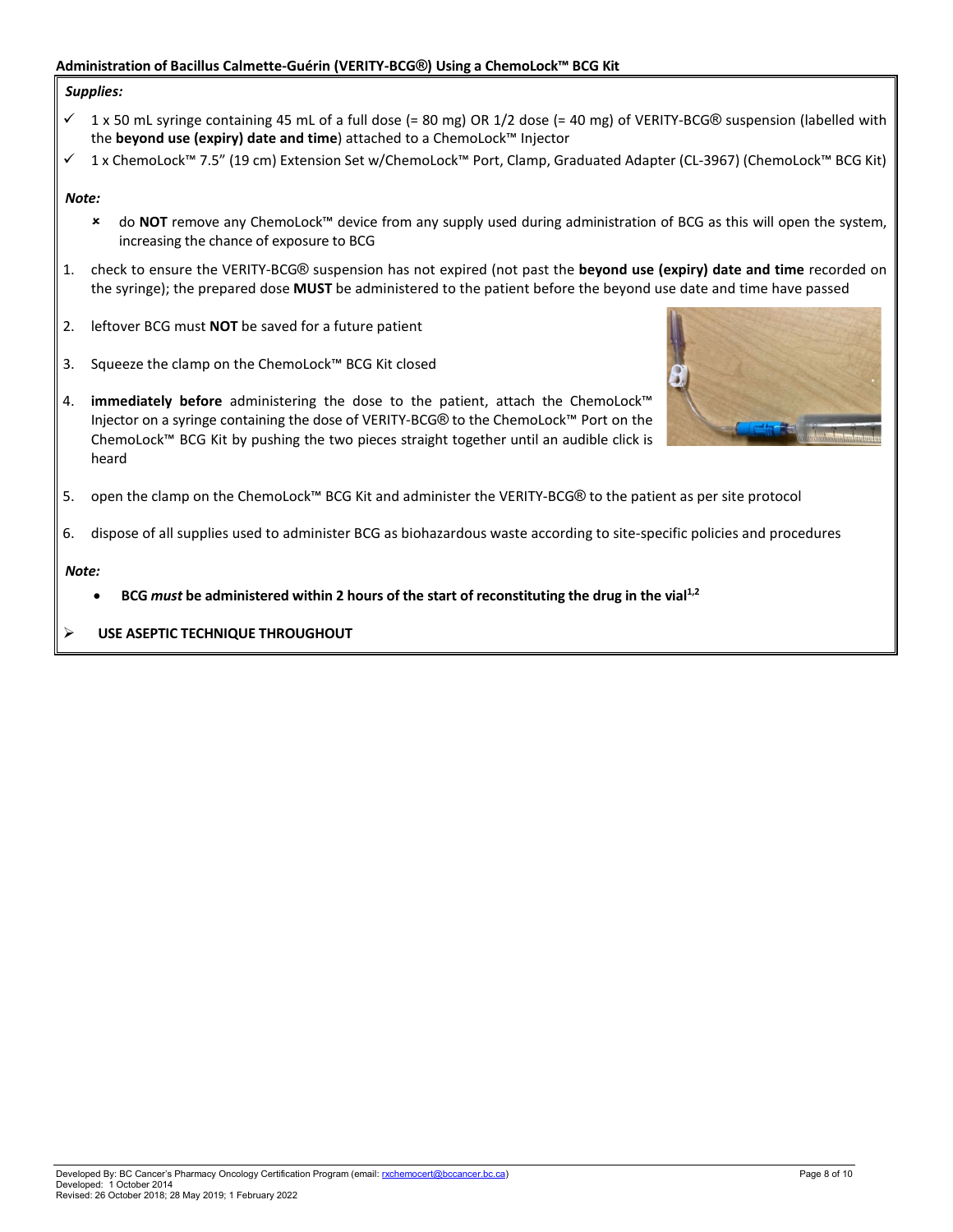# <span id="page-9-0"></span>**Appendix 1: Supplies & Devices**

# **ICU Medical's ChemoLock™**

For more information on ICU Medical's ChemoLock™ supplies visit[: http://www.icumed.com/products/oncology/hazardous-drug](http://www.icumed.com/products/oncology/hazardous-drug-closed-systems-and-cstds/chemolock.aspx)[closed-systems-and-cstds/chemolock.aspx](http://www.icumed.com/products/oncology/hazardous-drug-closed-systems-and-cstds/chemolock.aspx)

### *ChemoLock™ Spinning Injector (CL-2000S)*



The ChemoLock™ Injector ensures a **closed drug transfer**. The Injector is attached to a standard luer lock syringe. The Injector is available in a spinning and non-spinning design. The spinning design prevents accidental disconnection of the Injector during hazardous drug preparation and administration. The priming volume of the ChemoLock™ Injector is 0.34 mL. The ChemoLock™ Injector has been tested to and is approved for up to 10 activations.

#### *ChemoLock™ Bag Spike (CL-10)*



The ChemoLock™ Bag Spike is inserted into the administration port of an infusion solution bag. It has a built-in ChemoLock™ Port to facilitate a **leak-proof connection** for transfer of solution into and out of an infusion solution bag. The priming volume of the ChemoLock™ Bag Spike is 0.43 mL. The Port on the ChemoLock™ Bag Spike has been tested to and is approved for up to 10 activations.

# *ChemoLock™ Port (CL-2100)*



The ChemoLock™ Port attaches to the same luer locking device that syringes luer lock onto, providing a **leak-proof connection** for safe drug transfer via injection or infusion. The priming volume of the ChemoLock™ Port is 0.1 mL. The Port has been tested to and is approved for up to 10 activations.

# *ChemoLock™ Double Port Syringe Transfer Set (CL-33)*



The ChemoLock™ Double Port Syringe Transfer Set facilitates a safe and efficient transfer of solution from one syringe to another. The Ports on the ChemoLock™ Double Port Syringe Transfer Set have been tested and are approved for up to 10 activations.

#### *ChemoLock™ 7.5" (19 cm) Extension Set w/ChemoLock™ Port, Clamp, Graduated Adapter (CL-3967) (ChemoLock™ BCG Kit)*

The ChemoLock™ Extension Set w/ChemoLock™ Port, Clamp, Graduated Adapter may be used for bladder instillation of Bacillus Calmette-Guérin (BCG). The priming volume of the ChemoLock™ Extension Set is 1.5 mL. The Port on the ChemoLock™ Extension Set has been tested and is approved for up to 10 activations.



#### **Intravenous Solution Bag of Preservative-free Normal Saline 0.9%**

**50 mL BD Syringes** (Note that 60 mL syringes may be used in place of the 50 mL BD syringes; the total volume in the syringe(s) after dilution of the drug remains at 45 mL)